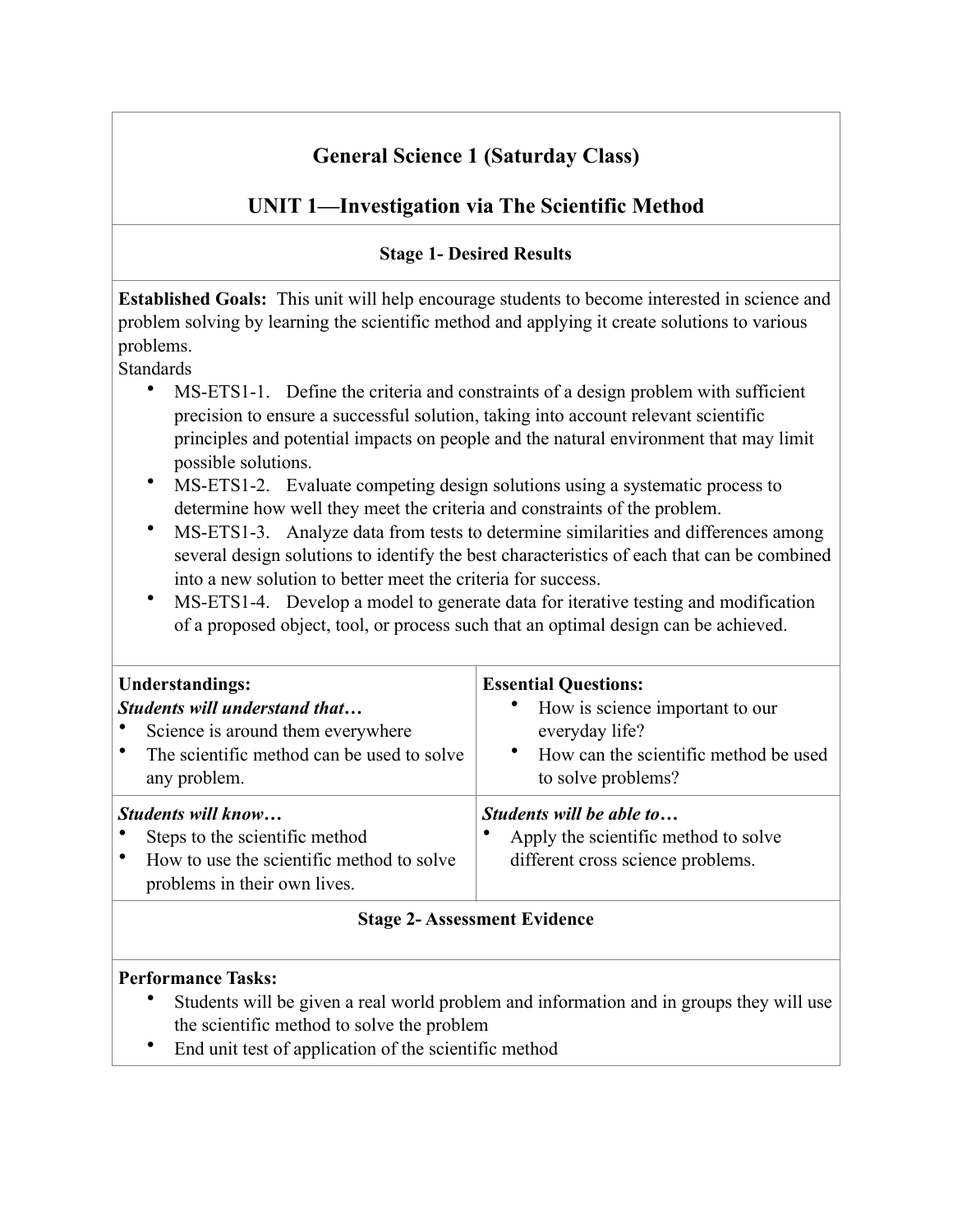#### **Key Criteria:**

- Do now
- Homework
- Test
- Group work

#### **Other Evidence**

• Fist of five and quick assessments will be used to check understanding

- The unit will take 4 Saturday classes to complete with a test on the 4<sup>th</sup> Saturday
- Each Saturday the students will be presented with a problem and they will have to use to scientific method to solve the problem
- Sat 1- Apply the scientific method to penny and water lab
- Sat 2- How to write a lab report
- Sat 3/4- Experiments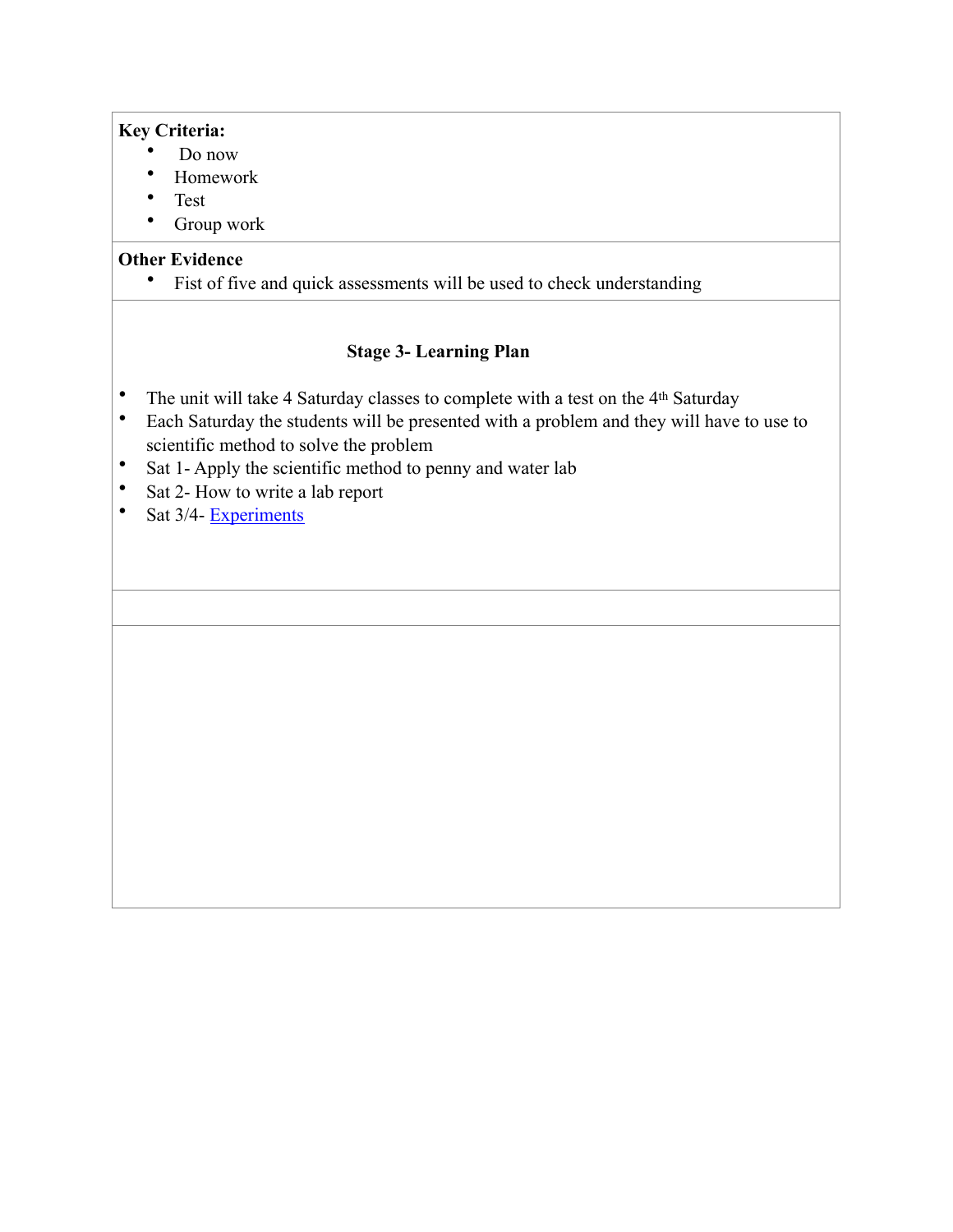## **General Science 1**

*UNIT 1 Investigation Using the Scientific Method* 

## Unit 1 Investigation Using Critical Thinking Assessment

**Goal:** This unit will help to form an interest in science and problem solving by using the scientific method.

**Role:** The teacher will guide students as they work in groups to solve different problems.

**Audience:** Middle school

Situation: Teacher introduces the scientific method and then the students design a model and solve the problem.

#### **Product Performance and Purpose:**

• Students will become familiarized with the scientific method of problem solving.

#### **Standards and Criteria for Success:**

Your assessment will include the following:

- Fist of Five
- Written design of how to solve to problem using the scientific method
- Test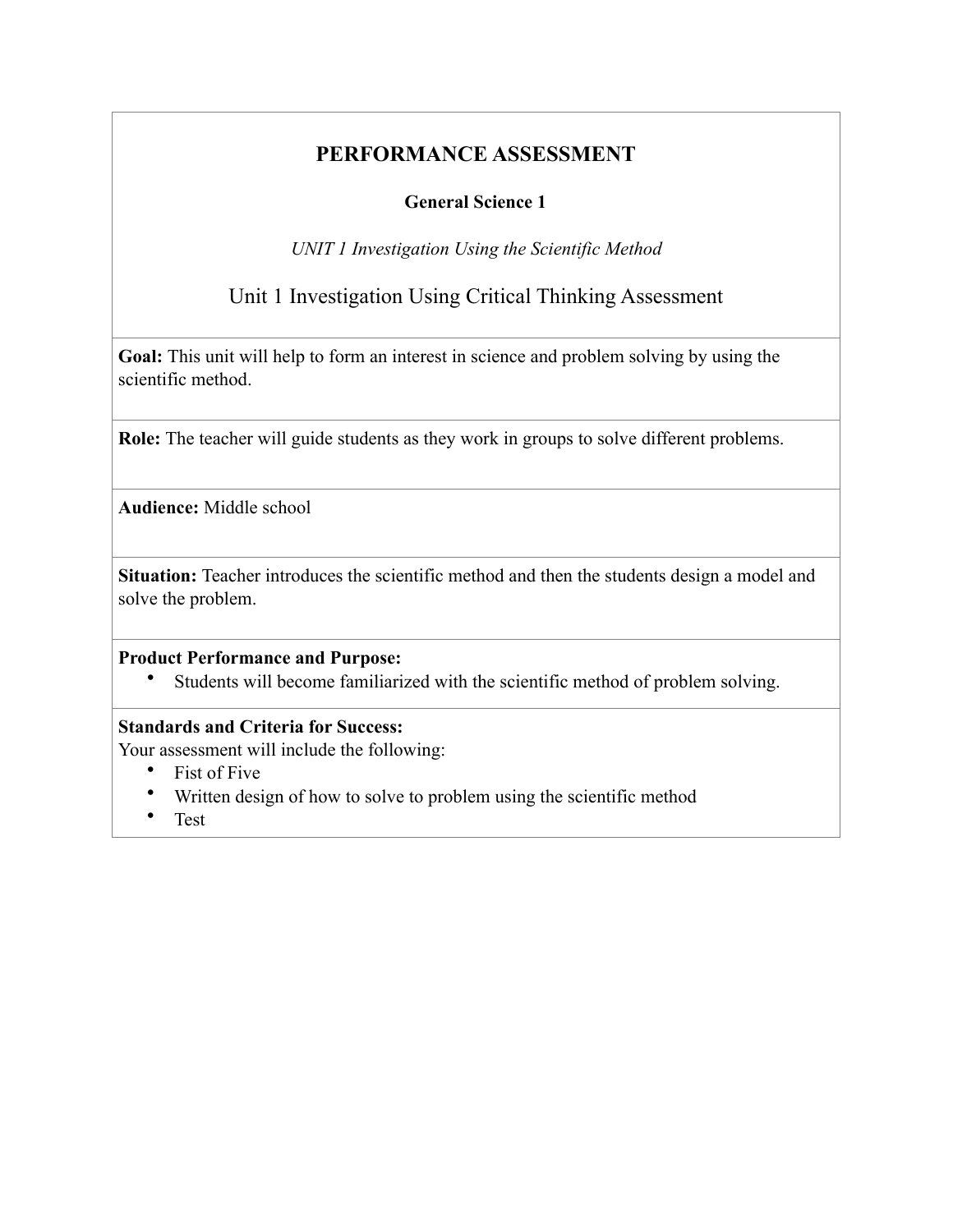#### **General Science 1**

**UNIT 2—Structure and Properties of Matter Length 4 Saturday Classes** 

#### **Stage 1- Desired Results**

# **Established Goals: To help students develop understanding of atoms and molecules to help them understand different forms of matter around them.**

Standards

- MS-PS1-1. Develop models to describe the atomic composition of simple molecules and extended structures
- MS-PS1-3. Gather and make sense of information to describe that synthetic materials come from natural resources and impact society.
- MS-PS1-4. Develop a model that predicts and describes changes in particle motion, temperature, and state of a pure substance when thermal energy is added or removed.

| <b>Understandings:</b><br>Students will understand that | <b>Essential Questions:</b>                |
|---------------------------------------------------------|--------------------------------------------|
| How atoms form molecules                                | How can we describe matter?                |
| Different types of substances                           | How do atoms form molecules                |
| Properties of water                                     | How can substances change form?            |
|                                                         | How is water important to life?            |
| Students will know                                      | Students will be able to                   |
| How to use the period table                             | Read the period table                      |
| Solids, liquids, and gases.                             | Evaluate text to come to a solve a problem |
| Importance of water                                     | Write responses                            |

#### **Stage 2- Assessment Evidence**

#### **Performance Tasks:**

- Create salt or sugar crystals with hypothesis
- Lab on properties of water and freezing and melting
- Introduction to the periodic table

#### **Key Criteria:**

- Do now
- Homework
- Quiz
- Test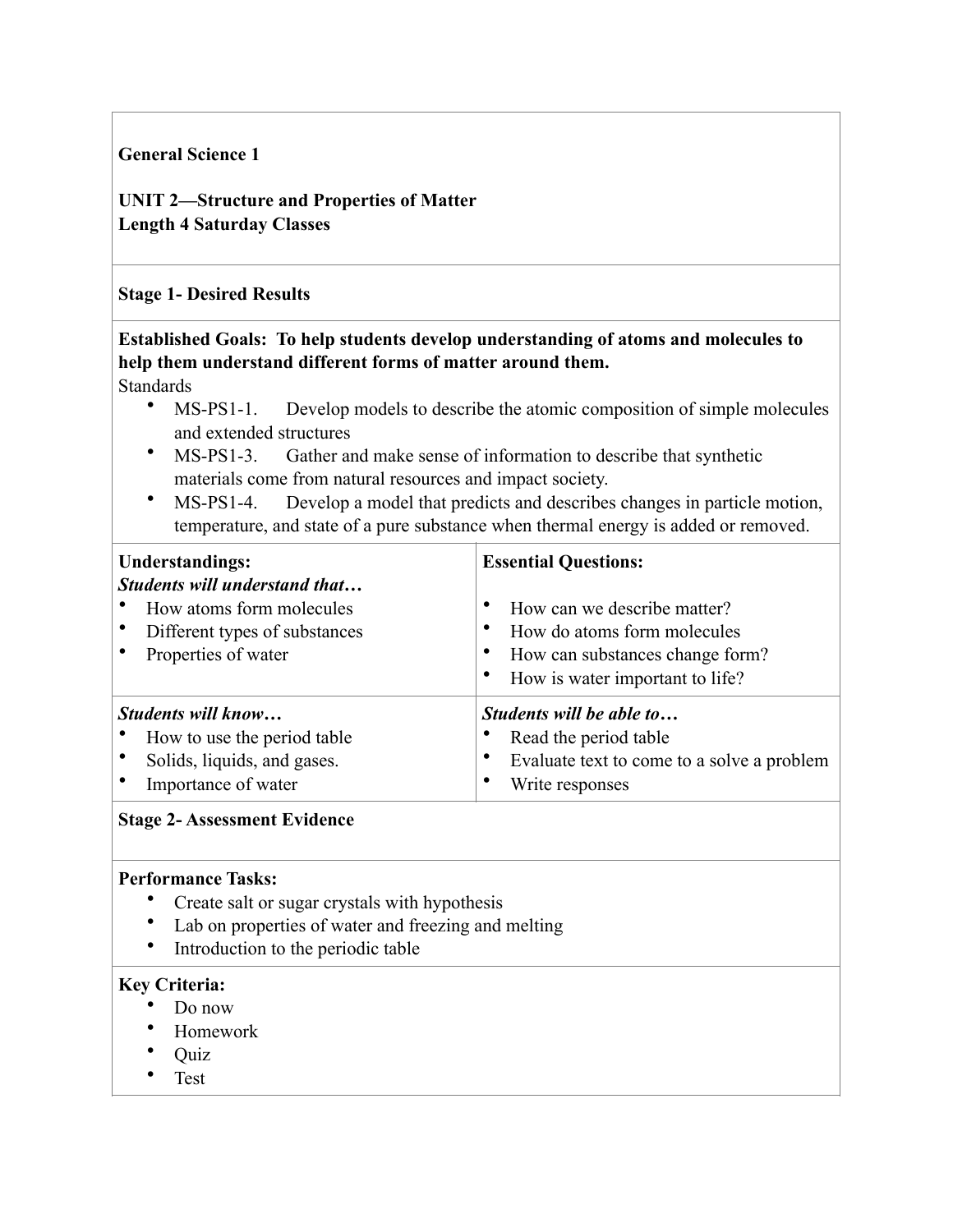#### **Other Evidence**

• Fist of five and on spot checks

- Sat 5- Atoms and molecules (history and structure) period table
- Sat 6- Forms of matter (water lab)
- Sat 7- Changes in matter (sugar crystal lab)
- Sat 8- Water as a molecule, adhesion, cohesion.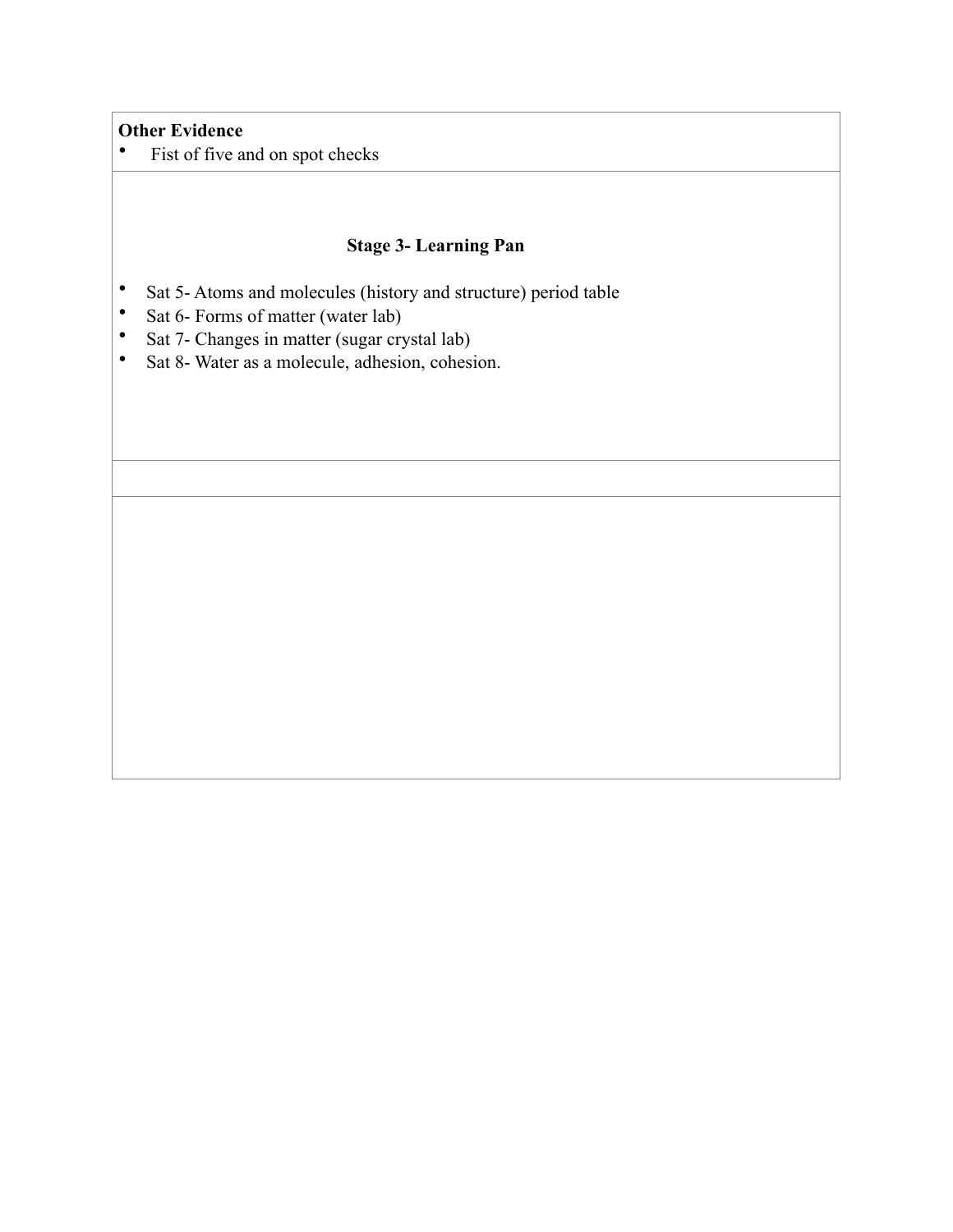#### **General Science 1**

*UNIT 2–* Structure and Properties of Matter

Chemistry Assessment

**Goal:** Introduce the atomic structure, molecules, simple reactions, and water.

**Role:** Teacher will guide students as they investigate the atomic structure and how they combine to form different substances including water.

**Audience:** Middle School

**Situation:** Students will be given information that they will apply to creating models, matrix, and simple experiments.

#### **Product Performance and Purpose:**

- Students will understand that the world around them is made from atoms
- •

### **Standards and Criteria for Success:**

Your assessment will include the following:

- Self checks
- Fists of Five
- Written assessment
- Test

#### **General Science 1**

**UNIT 3- Interactions Around Us (Physics) Length: 4 Saturday Classes** 

**Stage 1- Desired Results**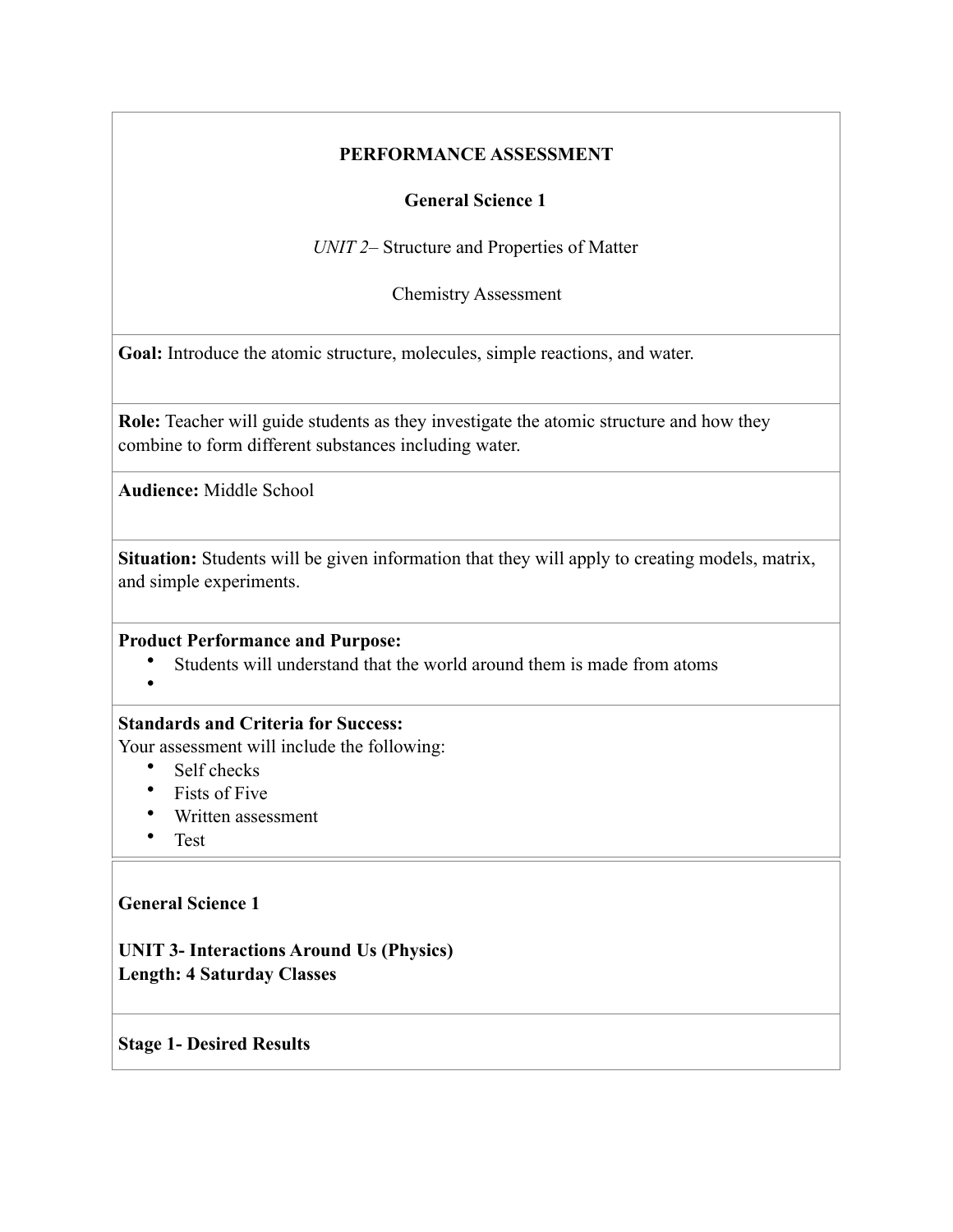## **Established Goals: To help students understand fundamental ideas of how forces interact around them in real-life.**

#### **Standards**

- MS-PS2-1. Apply Newton's Third Law to design a solution to a problem involving the motion of two colliding objects
- MS-PS2-2. Plan an investigation to provide evidence that the change in an object's motion depends on the sum of the forces on the object and the mass of the object.
- MS-PS2-3. Ask questions about data to determine the factors that affect the strength of electric and magnetic forces
- MS-PS2-4. Construct and present arguments using evidence to support the claim that gravitational interactions are attractive and depend on the masses of interacting objects.
- MS-PS2-5. Conduct an investigation and evaluate the experimental design to provide evidence that fields exist between objects

| <b>Understandings:</b><br>Students will understand that<br>How to apply Newton's 3rd law<br>How magnets work<br>How interactions and forces impact a<br>moving object | <b>Essential Questions:</b><br>How is motion impacted when an<br>object is moving?<br>How do you find the speed and<br>velocity of an object and graph it?<br>How can you find the acceleration<br>and graph it?<br>How to forces impact objects?<br>How do magnets work? |
|-----------------------------------------------------------------------------------------------------------------------------------------------------------------------|---------------------------------------------------------------------------------------------------------------------------------------------------------------------------------------------------------------------------------------------------------------------------|
| Students will know<br>For every action there is an equal and<br>opposite reaction (Newton's 3rd law)<br>How to describe motion?<br>Speed vs. Velocity                 | Students will be able to<br>Apply Newton's 3rd law in order to solve a<br>critical thinking problem.<br>Collect evidence on how other forces<br>٠<br>interact.<br>Measure motion<br>٠                                                                                     |

#### **Stage 2- Assessment Evidence**

#### **Performance Tasks:**

- 4 Saturday classes<br>• I ah on motion
- Lab on motion
- Lab on forces
- Lab on magnetism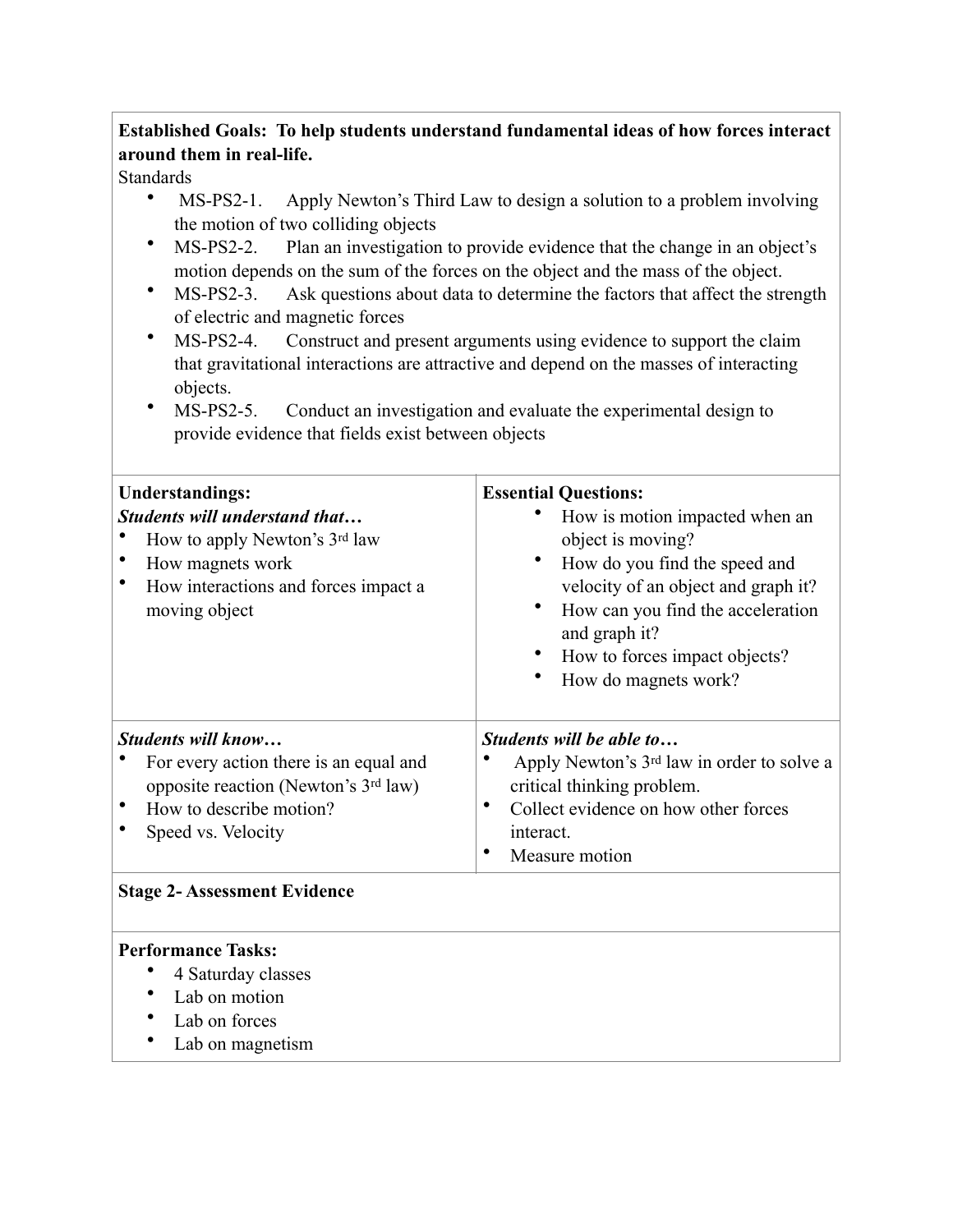#### **Key Criteria:**

- Lab and graphing
- Quiz
- Test

# **Other Evidence**<br>• Students **v**

Students will be assessed throughout the class for understanding

- Lab on motion<br>• Lab on forces
- Lab on forces
- Lab on magnetism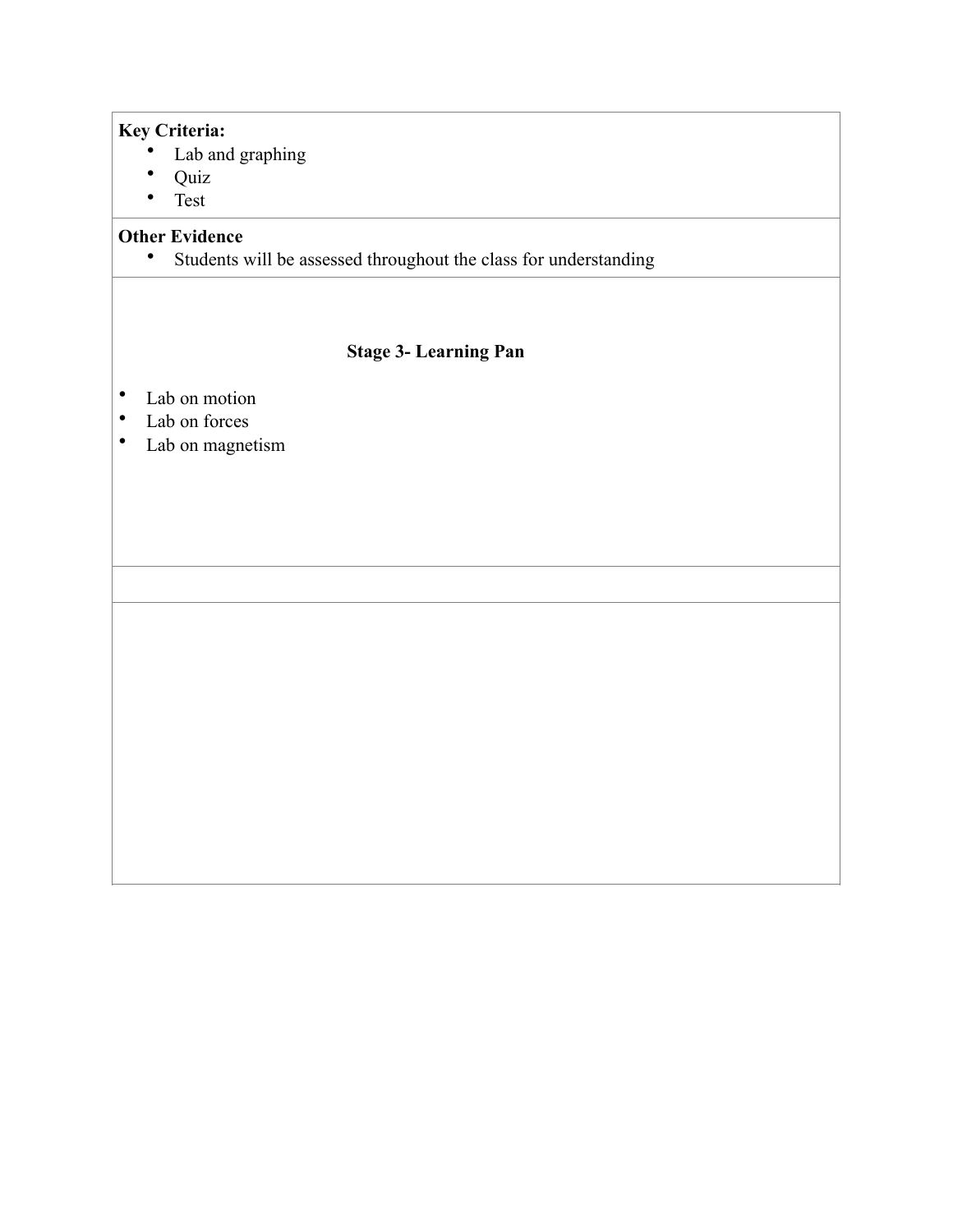#### **General Science 1**

*UNIT 4–* Physical Science Physics Assessment

**Goal:** Students should know how the world around them is connected and the types of interactions. Students will be know how motion, forces, and magnetism play a role on earth.

**Role:** Teacher will assist students as they perform activities to investigate physical science components via labs and interactive activities.

**Audience:** Middle School

**Situation:** Teacher guides students by engaging them in various problem solving questions.

#### **Product Performance and Purpose:**

Students will understand how different forces influence motion

#### **Standards and Criteria for Success:**

Your assessment will include the following:

- MS-LS1-1. Conduct an investigation to provide evidence that living things are made of cells; either one cell or many different numbers and types of cells.
- MS-LS1-2. Develop and use a model to describe the function of a cell as a whole and ways parts of cells contribute to the function.
- MS-LS1-3. Use argument supported by evidence for how the body is a system of interacting subsystems composed of groups of cells
- MS-LS1-8. Gather and synthesize information that sensory receptors respond to stimuli by sending messages to the brain for immediate behavior or storage as memories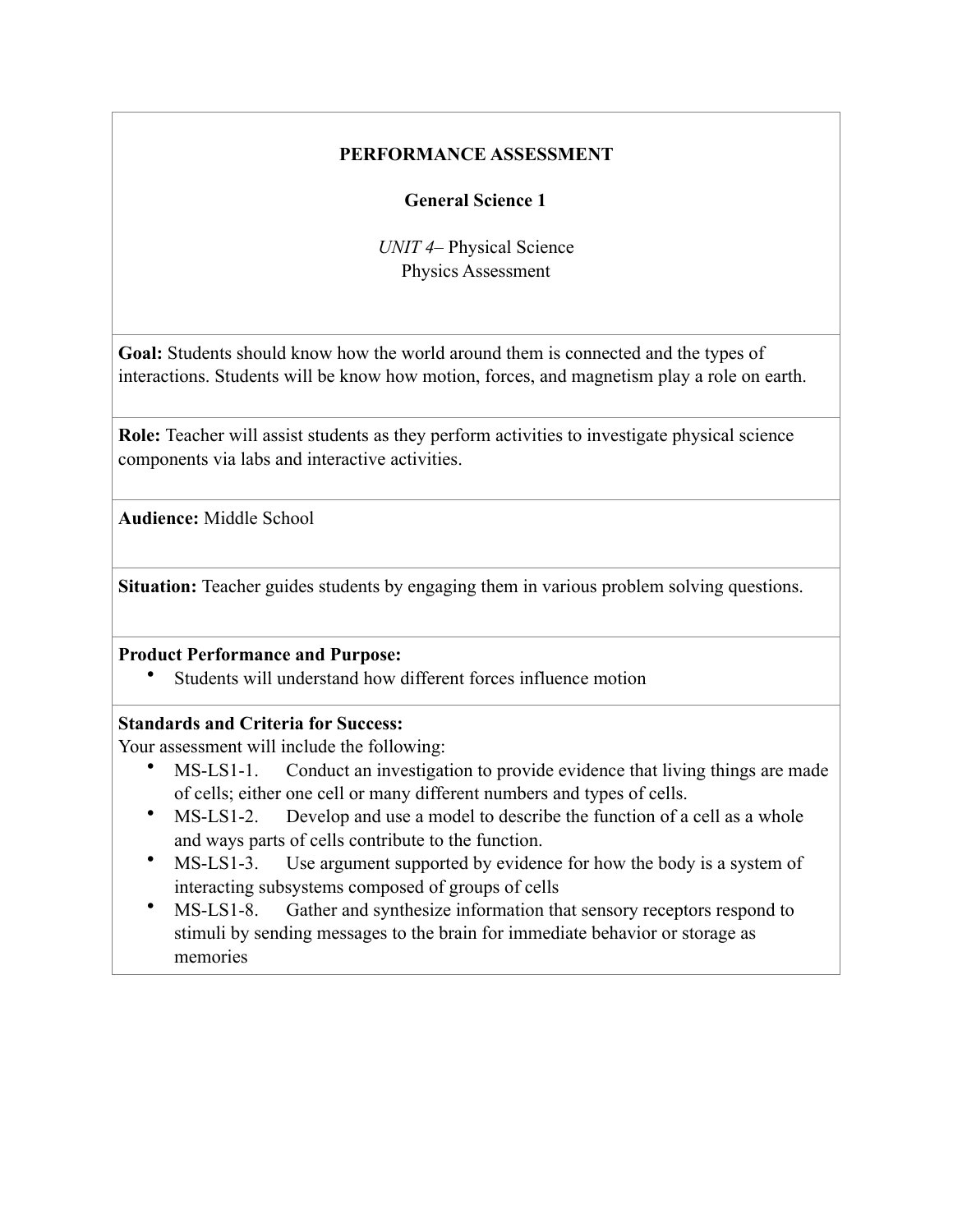**General Science 1** 

**UNIT 4—Living organisms Length: 4 Saturday classes** 

#### **Stage 1- Desired Results**

**Established Goals: To help students plan for future education and career choices, as well as staying abreast of the latest employment trends. Preparation of all students in developing career planning and workplace readiness skills.** 

Standards

- MS-LS1-1. Conduct an investigation to provide evidence that living things are made of cells; either one cell or many different numbers and types of cells
- MS-LS1-2. Develop and use a model to describe the function of a cell as a whole and ways parts of cells contribute to the function.
- MS-LS1-3. Use argument supported by evidence for how the body is a system of interacting subsystems composed of groups of cells.
- MS-LS1-8. Gather and synthesize information that sensory receptors respond to stimuli by sending messages to the brain for immediate behavior or storage as memories.

| <b>Understandings:</b><br><b>Students will understand that</b><br>The basic unit of structure and function of<br>life forms is the cell.<br>All cells come from pre-existing cells.<br>Cells with specialized functions will have<br>specialized sub-structure and genetic<br>expression. | <b>Essential Questions:</b><br>How did the work of scientists lead to<br>the cell theory?<br>$\bullet$<br>How does the cell membrane allow for<br>the flow of substances in and out?<br>٠<br>How do the organelles maintain<br>homeostasis? |
|-------------------------------------------------------------------------------------------------------------------------------------------------------------------------------------------------------------------------------------------------------------------------------------------|---------------------------------------------------------------------------------------------------------------------------------------------------------------------------------------------------------------------------------------------|
| <i>Students will know</i><br>Works of scientists that led to the cell<br>theory.<br>Cell membrane<br>Organelles<br><b>Stage 2- Assessment Evidence</b>                                                                                                                                    | Students will be able to<br>Create diagrams and evaluate evidence<br>from articles.                                                                                                                                                         |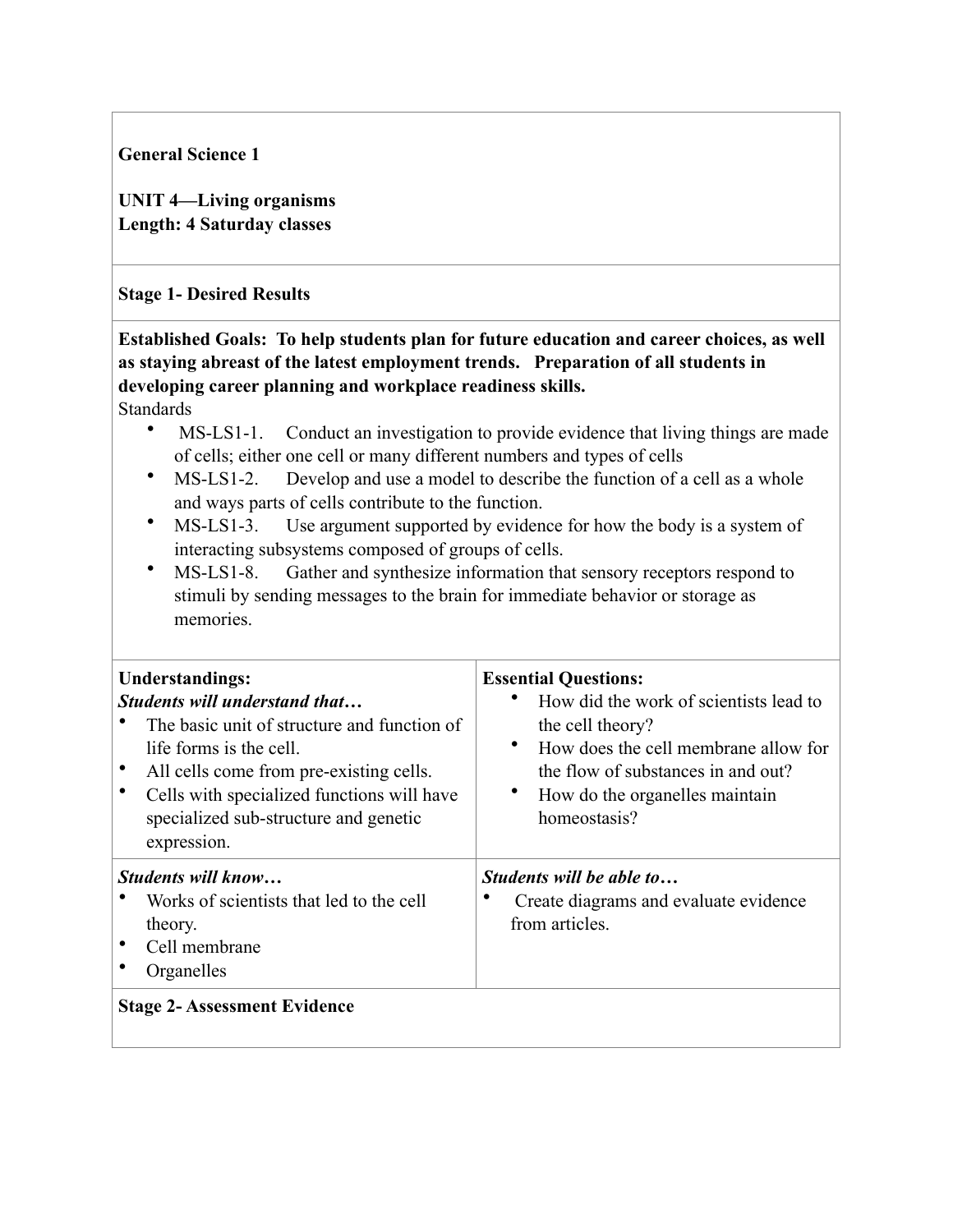#### **Performance Tasks:**

- 4 Saturday classes
- Works of scientists
- Cell Membrane
- Organelles

#### **Key Criteria:**

- Lab and graphing  $O_{\text{mix}}$
- Quiz
- Test

#### **Other Evidence**

• Fist of Five

- Use articles on Hooke and the cell theory to come up with a class definition of a cell.
- Create a matrix on prokaryotic and eukaryotic cells.
- Cell membrane and diffusion
- Project create a cell with organelles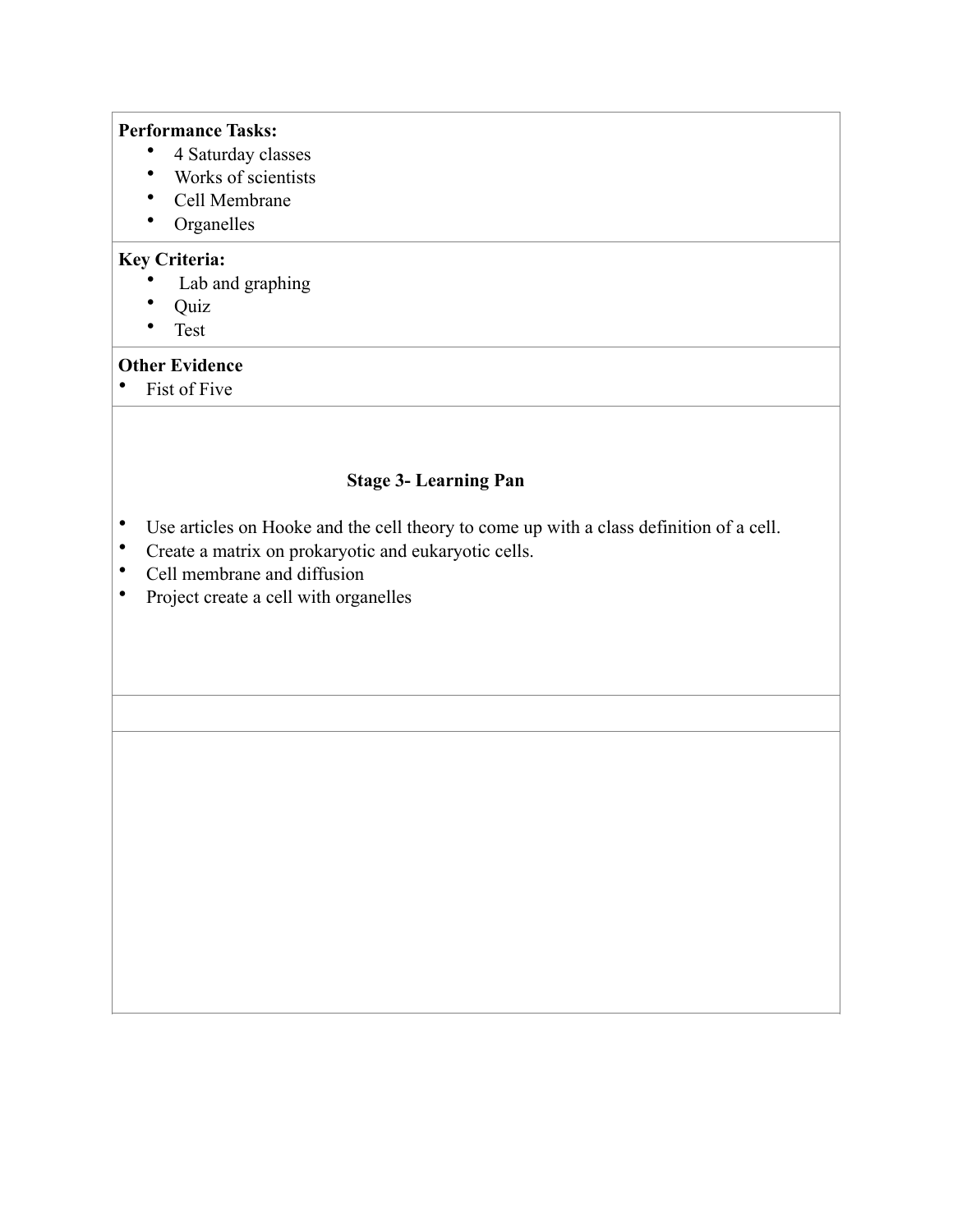#### **Name of Course**

*UNIT–4 Living Organism* 

Cell Assessment

Goal: Students should gain an understanding of how scientific theories led to the cell theory and how diffusion occurs in the cell membrane and how the organelles maintain homeostasis.

**Role:** Teacher will guide students through investigation activities.

**Audience:** Middle School

**Situation:** Students investigate and think critically

#### **Product Performance and Purpose:**

• Students will know how the cell maintains homeostasis

#### **Standards and Criteria for Success:**

Your assessment will include the following:

- Open ended questions
- Fist of five

#### **Saturday Science Class**

**UNIT 5— Photosynthesis and Energy Length 4 Weeks** 

#### **Stage 1- Desired Results**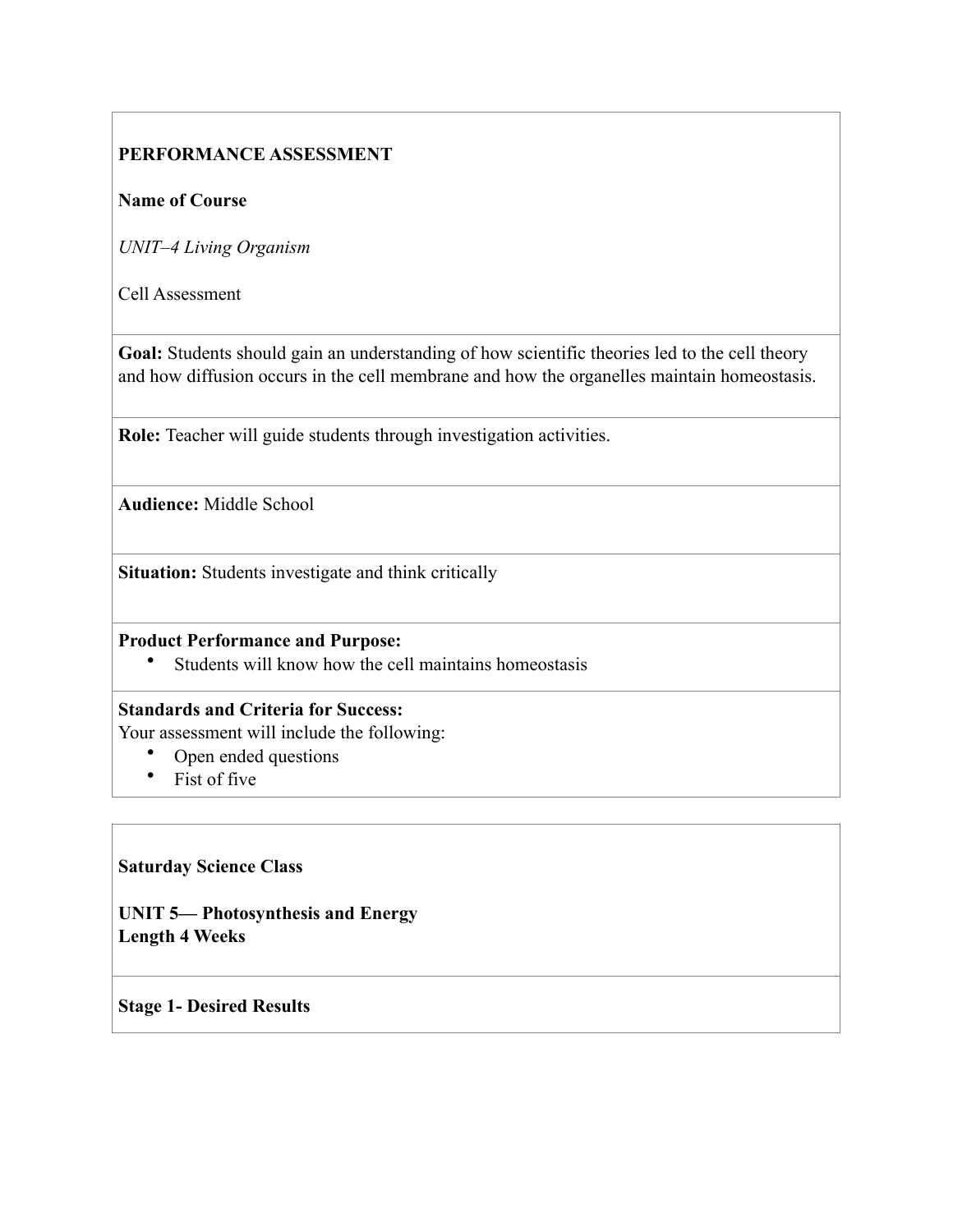# **Established Goals: To help students plan for future education and career choices, as well as staying abreast of the latest employment trends. Preparation of all students in developing career planning and workplace readiness skills.**

## **Standards**

- MS-LS1-6. Construct a scientific explanation based on evidence for the role of photosynthesis in the cycling of matter and flow of energy into and out of organisms.
- MS-LS1-7. Develop a model to describe how food is rearranged through chemical reactions forming new molecules that support growth and/or release energy as this matter moves through an organism.
- MS-LS2-1. Analyze and interpret data to provide evidence for the effects of resource availability on organisms and populations of organisms in an ecosystem.
- MS-LS2-3. Develop a model to describe the cycling of matter and flow of energy among living and nonliving parts of an ecosystem.
- MS-LS2-4. Construct an argument supported by empirical evidence that changes to physical or biological components of an ecosystem affect populations.

| <b>Understandings:</b><br>Students will understand that<br>Photosynthesis<br>Macromolecules                                          | <b>Essential Questions:</b><br>How does energy flow and converted<br>during photosynthesis?<br>٠<br>How are macromolecules storage for raw<br>materials |  |  |  |
|--------------------------------------------------------------------------------------------------------------------------------------|---------------------------------------------------------------------------------------------------------------------------------------------------------|--|--|--|
| Students will know<br>Reactions that convert light energy to<br>sugars<br>The 4 macromolecules and how they are<br>used in the body. | Students will be able to<br>Diagram the flow of energy<br>Appreciate roles of producers<br>Make better dietary decisions.<br>$\bullet$                  |  |  |  |
| <b>Stage 2- Assessment Evidence</b>                                                                                                  |                                                                                                                                                         |  |  |  |
| <b>Performance Tasks:</b><br>Producers and sunlight<br>Light reaction Calvin cycle<br>Chloroplast<br>Fermentation glycolysis         |                                                                                                                                                         |  |  |  |
| <b>Key Criteria:</b><br>Quiz<br>Test<br>Critical thinking activities<br>Lab                                                          |                                                                                                                                                         |  |  |  |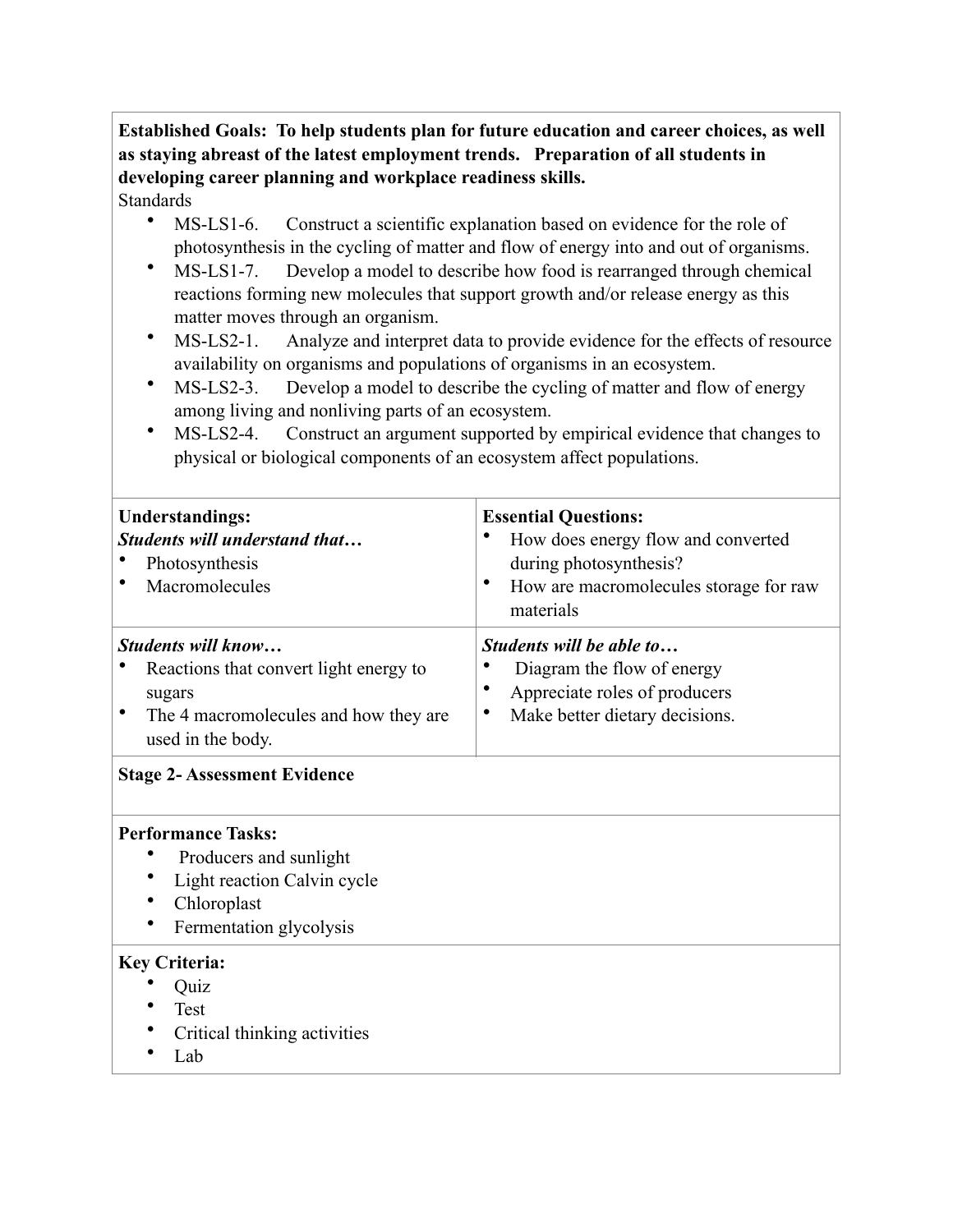#### **Other Evidence**

- Fist of Five<br>• Self-checks
- Self-checks

- Discussion on autotrophs and heterotrophs<br>• Sunlight green plants, and photosynthesis
- Sunlight, green plants, and photosynthesis<br>• Macromolecules
- Macromolecules
- Food and energy transfer